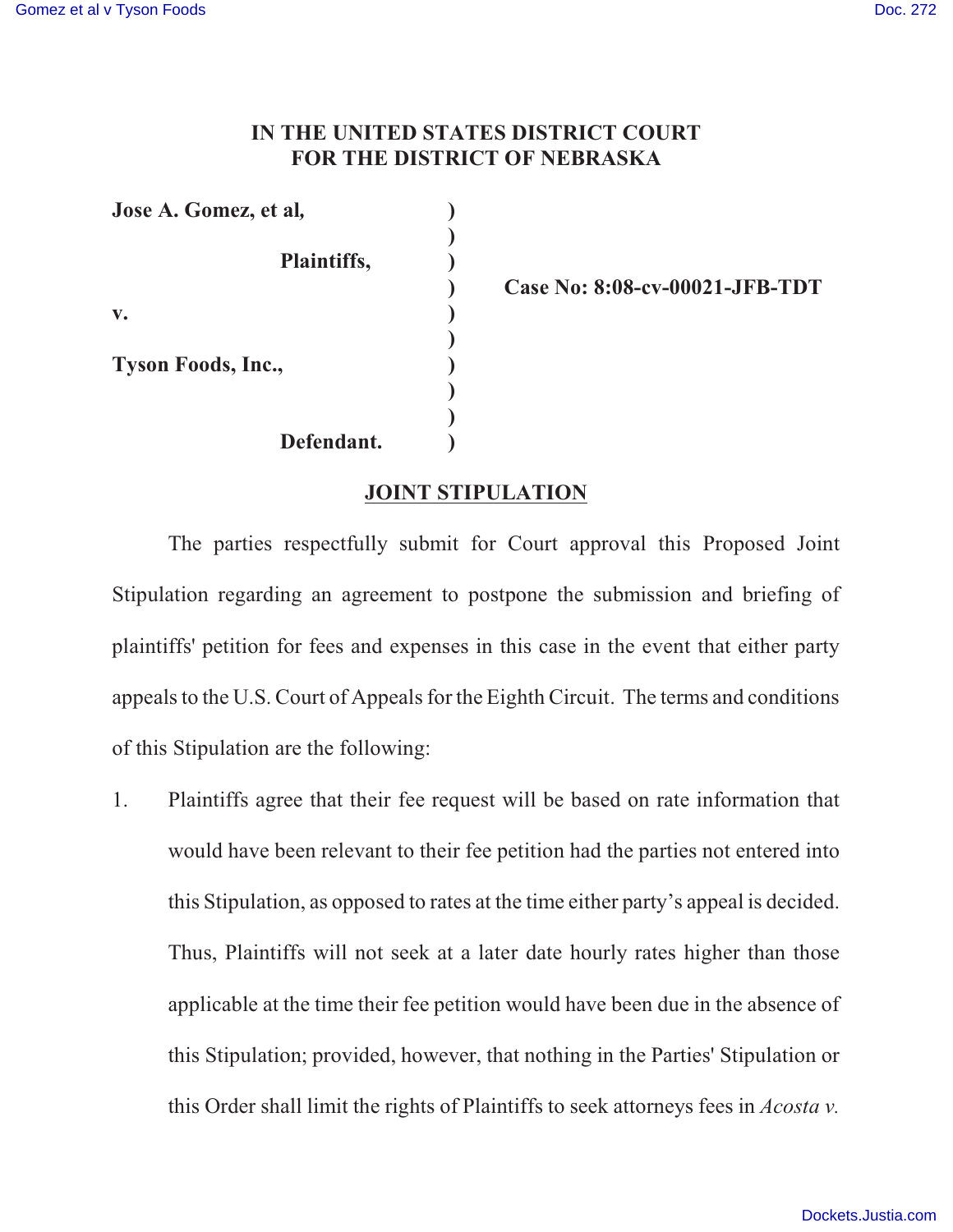*Tyson Foods, Inc.*, No. 8:08-cv-00086-JFB-TDT (D. Neb.) or in *Gomez v. Tyson Foods, Inc.*, No. 8:08-00021-JFB-TDT (D. Neb.) on a percentage of recovery basis or the rights of Defendant to oppose recovery on all grounds available at the time the stipulation is entered. Defendant reserves all of its arguments against Plaintiffs' fee petition. (For example, by way of example only, Defendant does not concede the appropriateness of "national market rates.")

- 2. Should the court decline to enter this stipulation, or act contrary to the stipulation at a later date, then the parties agree that the instant Stipulation will no longer be in force. Plaintiffs will then file their Reply Brief in *Bouaphakeo et al., v. Tyson Foods, Inc.* Civil No. 5:07-cv-04009 within ten (10) days of the Court's order denying the proposed stipulation.
- 3. Plaintiffs agree to take all steps necessary to ensure that the judgment in this case is a final appealable judgment with respect to both liability and damages, notwithstanding the postponement of fee briefing.
- 4. Plaintiffs agree not to seek to alter the terms of this Stipulation or argue changed circumstances or non-applicability at a later date. Upon the foregoing.

IT IS ORDERED that the parties' Joint Stipulation Regarding Postponement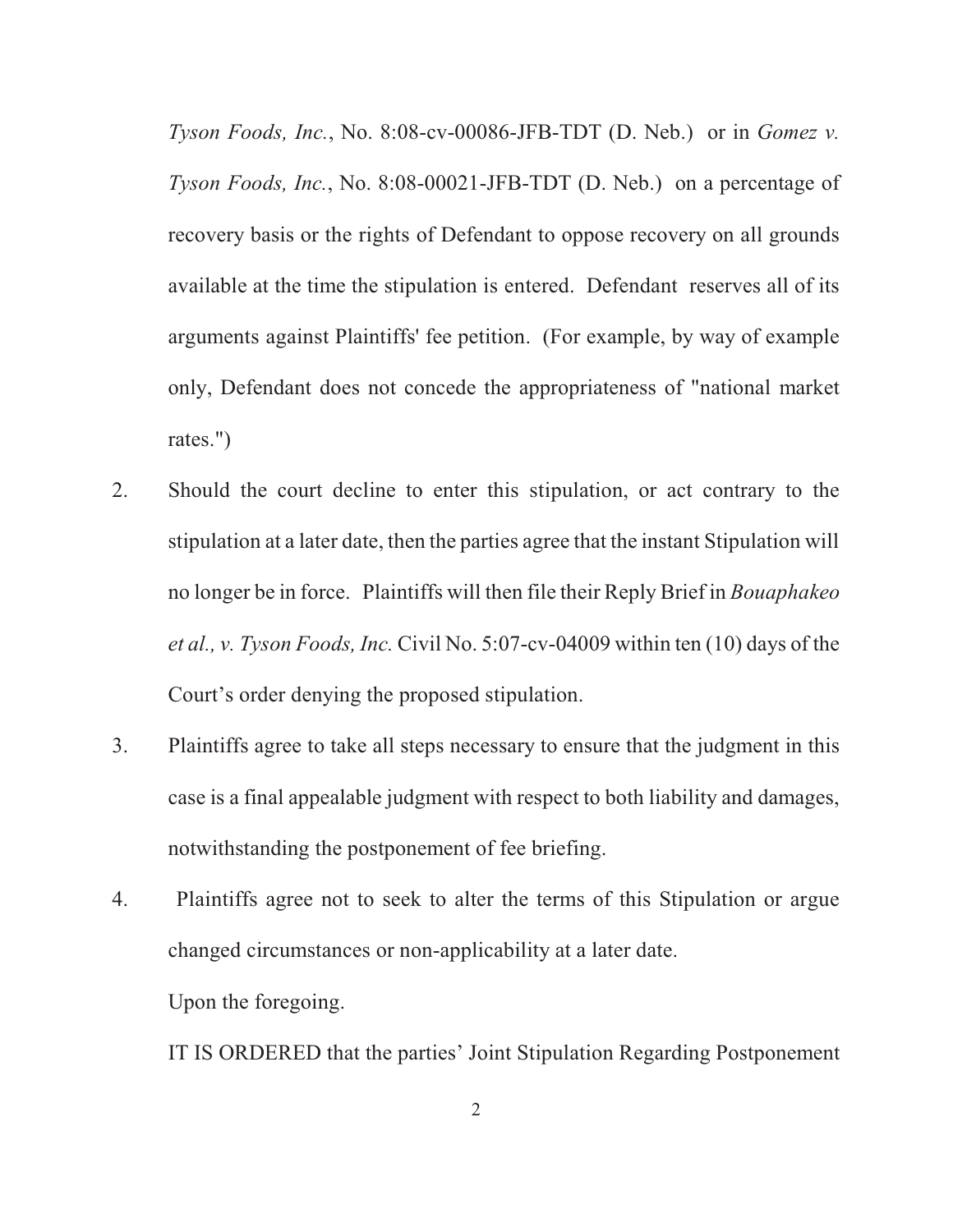of Briefing Regarding Plaintiffs' Motion for Fees and Expenses of the appeal in this case is GRANTED.

DATED this 4<sup>th</sup> day of March, 2013.

 $\frac{1}{2}$  F Botaill-

 $\overline{a}$ JOSEPH F. BATAILLON UNITED STATES DISTRICT JUDGE FOR THE DISTRICT COURT OF NEBRASKA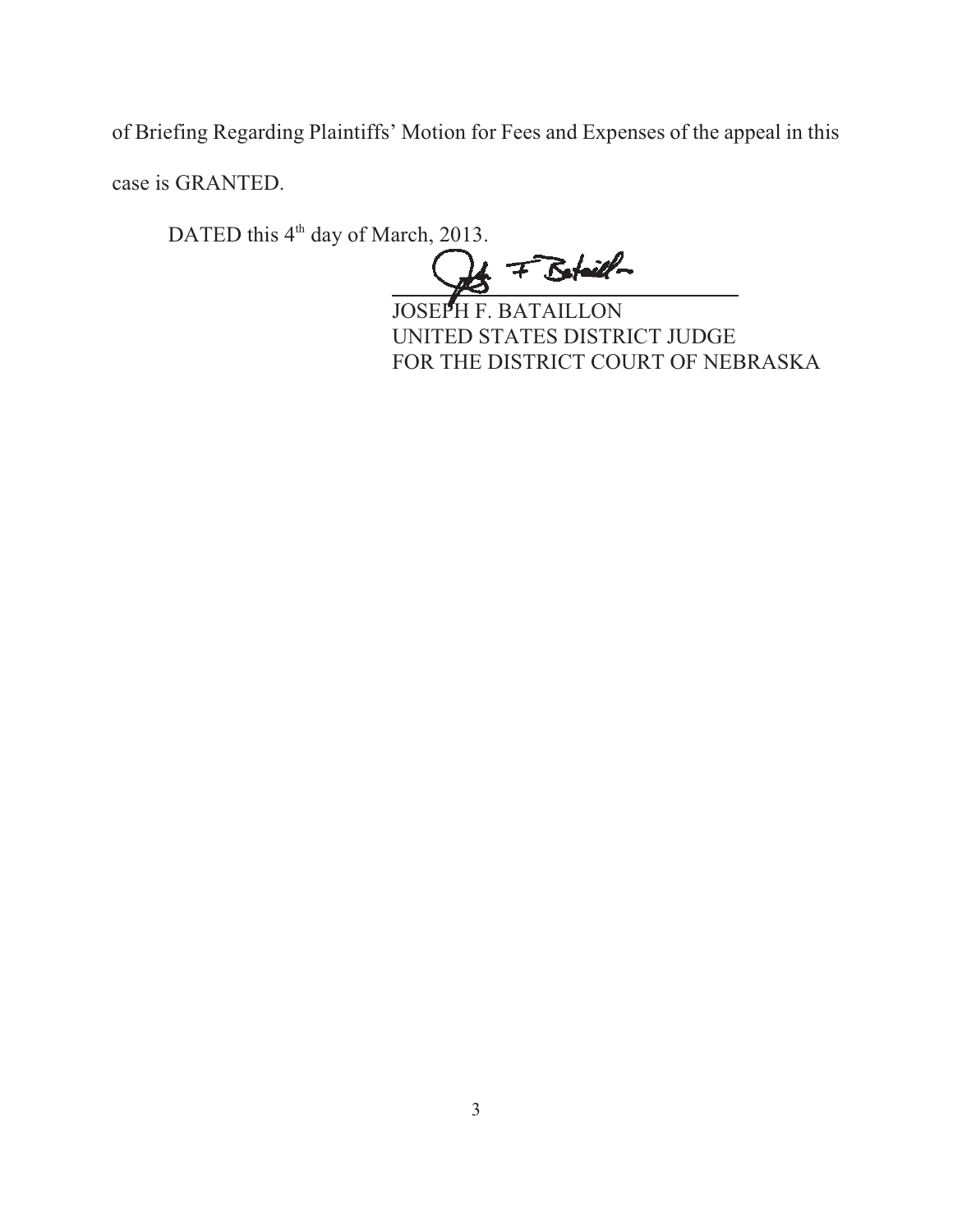Respectfully submitted,

### PLAINTIFFS' COUNSEL:

Brian P. Mccafferty *s/ Daniel Arciniegas* Kenney & McCafferty Robert L. Wiggins, Jr. 1787 Sentry Park West Candis A. McGowan Building 18, Suite 410 Daniel Arciniegas (215) 367-4333 PANTAZIS, LLC (215) 367-4335 Fax The Kress Building

Michael Hamilton Roger K. Doolittle Provost Umphrey Law Firm, LLP 460 Briarwood Drive, Suite500 2021 Richard Jones Road, Suite 300 Jackson, MS 39206 Nashville, TN 37215 (601) 957-9777 (615) 242-0199 (601) 957-9779 (facsimile) (615) 256-5922 (facsimile)

Richard L Kaspari Kathryn M.Engdahl Metcalf, Kaspari, Engdahl & Lazarus, PA Metcalf, Kaspari, Engdahl & 2356 University Avenue West, #230 Lazarus, P.A. Saint Paul, MN 55414-1850, 333 Parkdale Plaza Minneapolis, MN 55416-1573 1660 South Highway 100 651/789-7799 Minneapolis, MN 55416-1573 651-789-9696 (facsimile) (312) 239-0524

Jay M. Smith Smith & McElwain Law Office 530 Frances Building, 505 Fifth Street P.O. Box 1194 Sioux City, Iowa 51102

Blue Bell, PA 19422 WIGGINS, CHILDS, QUINN & 301 19th Street North Birmingham, Alabama 35203 (205) 314-0500 (205) 254-1500 (facsimile)

(800) 845-1962 (facsimile)